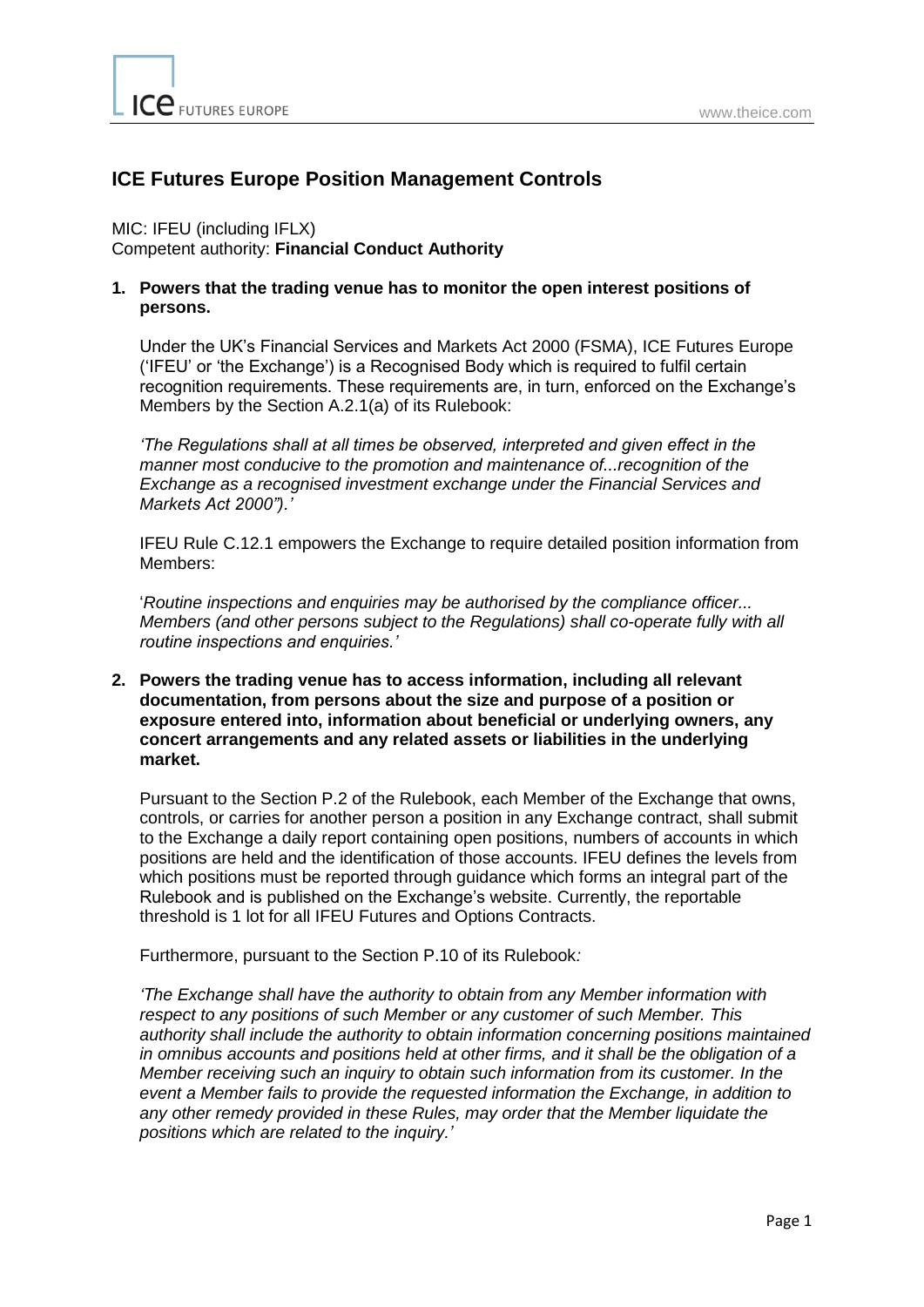# **3. Powers the trading venue has to require reduction or termination of positions, on a temporary or permanent basis, as the specific case may require and to unilaterally take appropriate action to ensure the termination or reduction if the person does not comply.**

Rule G.20 of the IFEU Rulebook forbids Members from engaging in disorderly trading of any kind. In conjunction with the other rules, the Exchange has the discretion to construe any position as actually or potentially disorderly. This applies regardless of position size. If the Exchange, further to an inquiry, considers even a modestly-sized position to be under ineffective management, it can require the position to be reduced.

In the event that the Exchange has required that a position be reduced but the trader has not done so, then the Exchange can convene a Trade Emergency Panel under the Rule I.15 which has the power to order a reduction.

# **4. Powers the trading venue has to require a person to provide liquidity into the market at an agreed price and volume on a temporary basis with the express intent of mitigating the effects of a large or dominant position, where appropriate.**

Pursuant to the Section P.9 of its Rulebook, the Exchange may also instruct each Member to reduce the positions in such accounts twenty-four hours after receipt of the notice, proportionately or otherwise so that the aggregate positions of such accounts at all such Members does not exceed the limits established by the Exchange.

In addition, where in the opinion of the Exchange an excessive position, capable of affecting the market is developing, or has developed, the Exchange may take any steps as it deems necessary to provide for, correct or check the further increase of such position and may give directions to Members accordingly. Such steps may (without prejudice to the generality of this Rule), if the Exchange thinks fit, extend to trading which occurred before or on the date that such step is instigated.

# **5. Any other powers the trading venue has in relation to position management, if applicable**

IFEU currently operates a comprehensive position management regime in order to satisfy its recognition requirements under FSMA (see point 1) as well as the CFTC requirements with regards to the so-called Linked Contracts.

Pursuant to the Section P.0A of its Rulebook, the Exchange may promulgate limits and associated arrangements in relation to open positions that may be owned, controlled or carried by a Member or Person for his own account or for another Person.

### **6. How position management controls apply to persons and take account of the nature and composition of market participants and the use they make of the contracts submitted to trading.**

The Exchange operates its position management regime based on the CFTC categorisation of persons as either commercial or financial traders thereby allowing the Exchange to allowing the Exchange to determine whether a position held by a trader is likely to be held for hedging (risk management) purposes. Pursuant to the Section P.5 of the Rulebook, risk management positions are defined as futures and options positions which are held by or on behalf of a commercial entity or an affiliate of a commercial entity, which typically buys, sells or holds positions in the underlying physical or forward